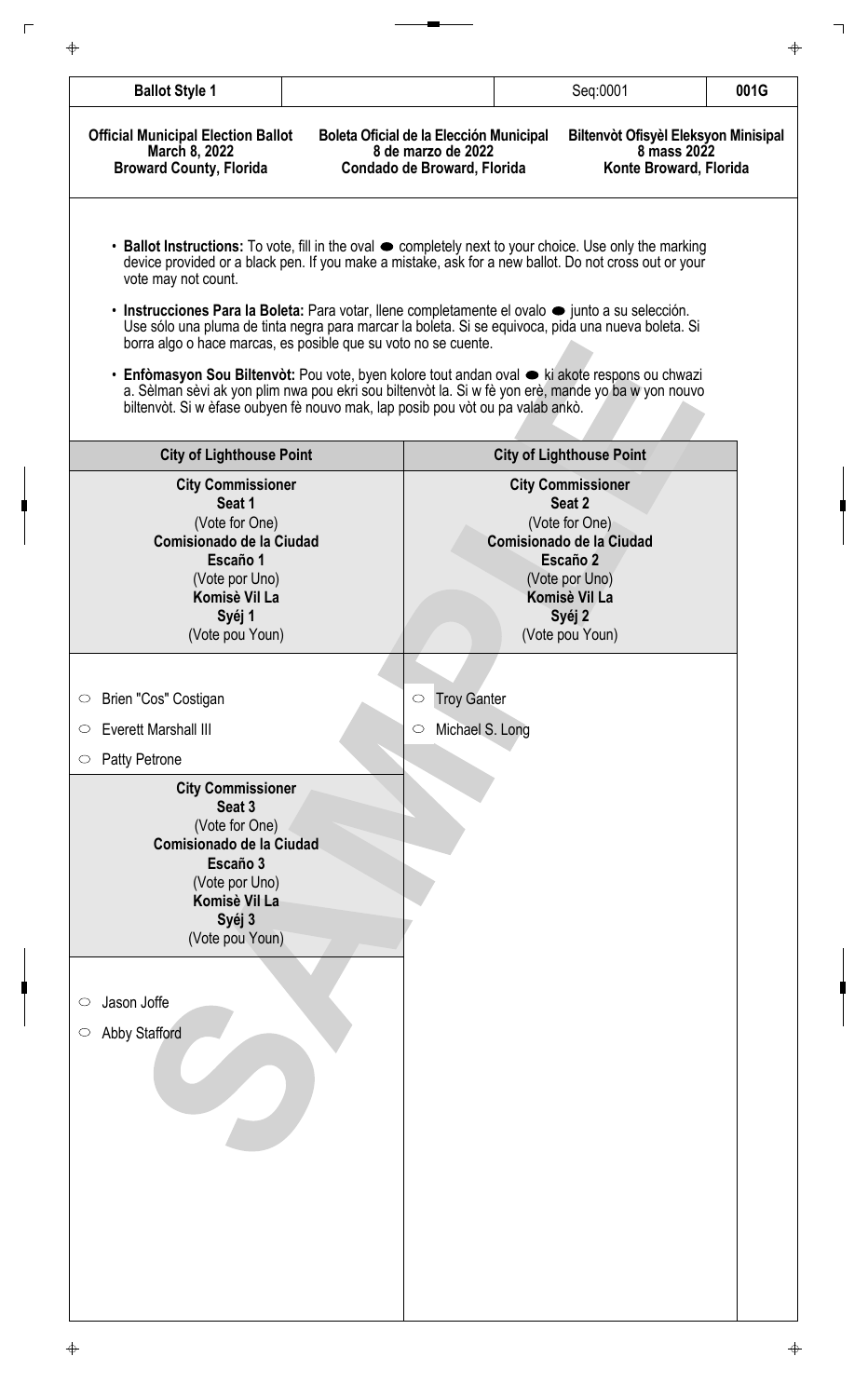| <b>Ballot Style 2</b>                                                                      |                                                                                                                                                  | Seq:0002                                                                                                                                                                                                                                                                                                                                                                                                                                                                                                                                                                                                                                                   | 002G |
|--------------------------------------------------------------------------------------------|--------------------------------------------------------------------------------------------------------------------------------------------------|------------------------------------------------------------------------------------------------------------------------------------------------------------------------------------------------------------------------------------------------------------------------------------------------------------------------------------------------------------------------------------------------------------------------------------------------------------------------------------------------------------------------------------------------------------------------------------------------------------------------------------------------------------|------|
|                                                                                            |                                                                                                                                                  |                                                                                                                                                                                                                                                                                                                                                                                                                                                                                                                                                                                                                                                            |      |
| <b>Official Special Election Ballot</b><br>March 8, 2022<br><b>Broward County, Florida</b> | Boleta Oficial de la Elección Especial<br>8 de marzo de 2022<br>Condado de Broward, Florida                                                      | Biltenvòt Ofisyèl Eleksyon Espesyal<br>8 mass 2022<br>Konte Broward, Florida                                                                                                                                                                                                                                                                                                                                                                                                                                                                                                                                                                               |      |
| vote may not count.                                                                        | borra algo o hace marcas, es posible que su voto no se cuente.<br>biltenvòt. Si w èfase oubyen fè nouvo mak, lap posib pou vòt ou pa valab ankò. | • Ballot Instructions: To vote, fill in the oval $\bullet$ completely next to your choice. Use only the marking<br>device provided or a black pen. If you make a mistake, ask for a new ballot. Do not cross out or your<br>• Instrucciones Para la Boleta: Para votar, llene completamente el ovalo $\bullet$ junto a su selección.<br>Use sólo una pluma de tinta negra para marcar la boleta. Si se equivoca, pida una nueva boleta. Si<br>• Enfòmasyon Sou Biltenvòt: Pou vote, byen kolore tout andan oval $\bullet$ ki akote respons ou chwazi<br>a. Sèlman sèvi ak yon plim nwa pou ekri sou biltenvòt la. Si w fè yon erè, mande yo ba w yon nouvo |      |
| <b>State Senator</b>                                                                       |                                                                                                                                                  |                                                                                                                                                                                                                                                                                                                                                                                                                                                                                                                                                                                                                                                            |      |
| <b>District 33</b>                                                                         |                                                                                                                                                  |                                                                                                                                                                                                                                                                                                                                                                                                                                                                                                                                                                                                                                                            |      |
| (Vote for One)<br>Senador del Estado                                                       |                                                                                                                                                  |                                                                                                                                                                                                                                                                                                                                                                                                                                                                                                                                                                                                                                                            |      |
| <b>Distrito 33</b><br>(Vote por Uno)                                                       |                                                                                                                                                  |                                                                                                                                                                                                                                                                                                                                                                                                                                                                                                                                                                                                                                                            |      |
| <b>Sena Leta</b>                                                                           |                                                                                                                                                  |                                                                                                                                                                                                                                                                                                                                                                                                                                                                                                                                                                                                                                                            |      |
| Distri 33<br>(Vote pou Youn)                                                               |                                                                                                                                                  |                                                                                                                                                                                                                                                                                                                                                                                                                                                                                                                                                                                                                                                            |      |
|                                                                                            |                                                                                                                                                  |                                                                                                                                                                                                                                                                                                                                                                                                                                                                                                                                                                                                                                                            |      |
| Joseph C. Carter                                                                           | <b>REP</b>                                                                                                                                       |                                                                                                                                                                                                                                                                                                                                                                                                                                                                                                                                                                                                                                                            |      |
| Rosalind Osgood                                                                            | DEM                                                                                                                                              |                                                                                                                                                                                                                                                                                                                                                                                                                                                                                                                                                                                                                                                            |      |
|                                                                                            |                                                                                                                                                  |                                                                                                                                                                                                                                                                                                                                                                                                                                                                                                                                                                                                                                                            |      |
|                                                                                            |                                                                                                                                                  |                                                                                                                                                                                                                                                                                                                                                                                                                                                                                                                                                                                                                                                            |      |
|                                                                                            |                                                                                                                                                  |                                                                                                                                                                                                                                                                                                                                                                                                                                                                                                                                                                                                                                                            |      |
|                                                                                            |                                                                                                                                                  |                                                                                                                                                                                                                                                                                                                                                                                                                                                                                                                                                                                                                                                            |      |
|                                                                                            |                                                                                                                                                  |                                                                                                                                                                                                                                                                                                                                                                                                                                                                                                                                                                                                                                                            |      |
|                                                                                            |                                                                                                                                                  |                                                                                                                                                                                                                                                                                                                                                                                                                                                                                                                                                                                                                                                            |      |
|                                                                                            |                                                                                                                                                  |                                                                                                                                                                                                                                                                                                                                                                                                                                                                                                                                                                                                                                                            |      |
|                                                                                            |                                                                                                                                                  |                                                                                                                                                                                                                                                                                                                                                                                                                                                                                                                                                                                                                                                            |      |
|                                                                                            |                                                                                                                                                  |                                                                                                                                                                                                                                                                                                                                                                                                                                                                                                                                                                                                                                                            |      |
|                                                                                            |                                                                                                                                                  |                                                                                                                                                                                                                                                                                                                                                                                                                                                                                                                                                                                                                                                            |      |
|                                                                                            |                                                                                                                                                  |                                                                                                                                                                                                                                                                                                                                                                                                                                                                                                                                                                                                                                                            |      |
|                                                                                            |                                                                                                                                                  |                                                                                                                                                                                                                                                                                                                                                                                                                                                                                                                                                                                                                                                            |      |
|                                                                                            |                                                                                                                                                  |                                                                                                                                                                                                                                                                                                                                                                                                                                                                                                                                                                                                                                                            |      |
|                                                                                            |                                                                                                                                                  |                                                                                                                                                                                                                                                                                                                                                                                                                                                                                                                                                                                                                                                            |      |
|                                                                                            |                                                                                                                                                  |                                                                                                                                                                                                                                                                                                                                                                                                                                                                                                                                                                                                                                                            |      |
|                                                                                            |                                                                                                                                                  |                                                                                                                                                                                                                                                                                                                                                                                                                                                                                                                                                                                                                                                            |      |
|                                                                                            |                                                                                                                                                  |                                                                                                                                                                                                                                                                                                                                                                                                                                                                                                                                                                                                                                                            |      |
|                                                                                            |                                                                                                                                                  |                                                                                                                                                                                                                                                                                                                                                                                                                                                                                                                                                                                                                                                            |      |
|                                                                                            |                                                                                                                                                  |                                                                                                                                                                                                                                                                                                                                                                                                                                                                                                                                                                                                                                                            |      |

 $\Box$ 

┑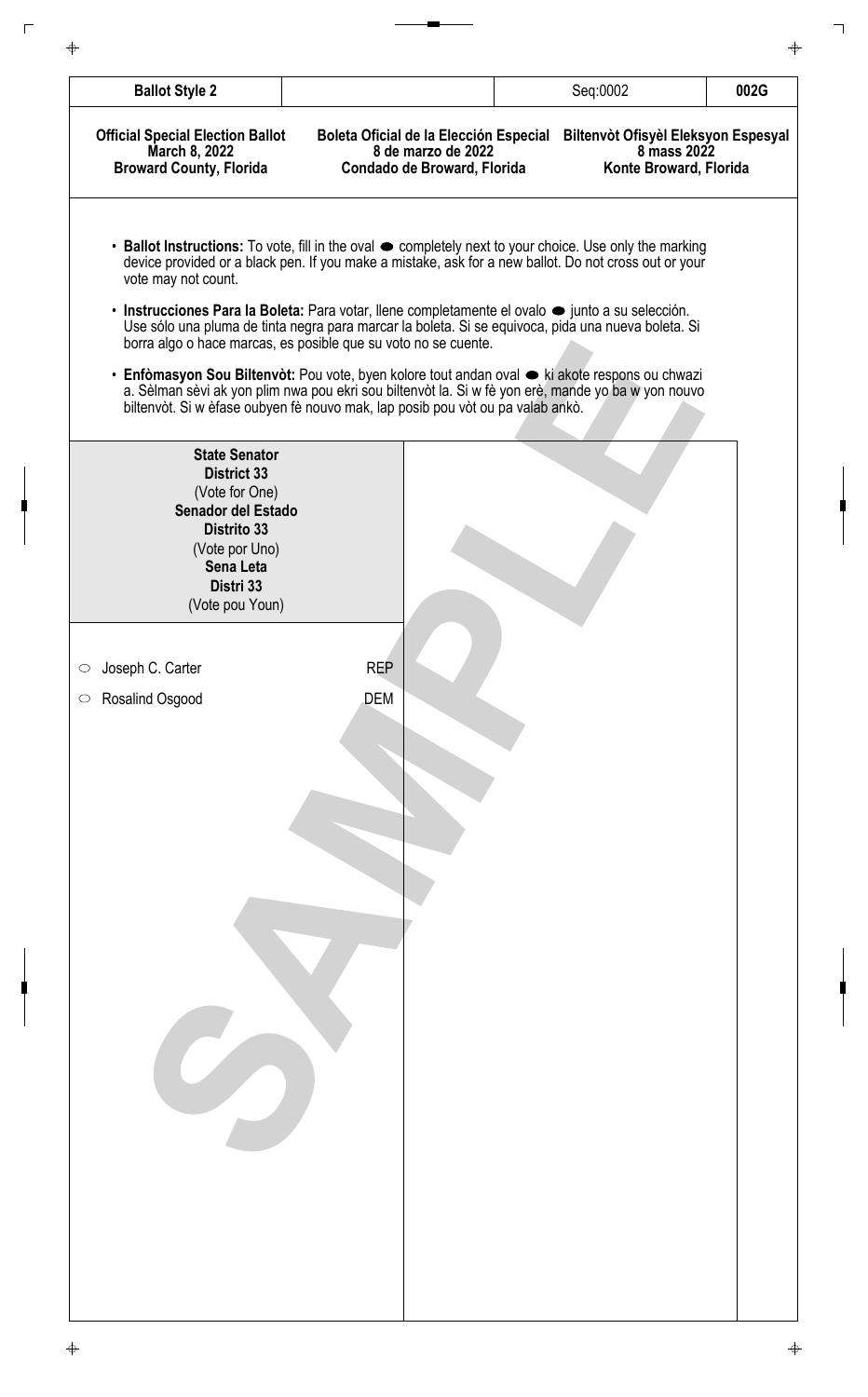| <b>Ballot Style 3</b>                                                                                                                                                            |                                                                                                                                                                                                                                                                                                                                                                                                                                                                                                      | Seq:0003                                                                             | 003G |
|----------------------------------------------------------------------------------------------------------------------------------------------------------------------------------|------------------------------------------------------------------------------------------------------------------------------------------------------------------------------------------------------------------------------------------------------------------------------------------------------------------------------------------------------------------------------------------------------------------------------------------------------------------------------------------------------|--------------------------------------------------------------------------------------|------|
| <b>Official Municipal Election Ballot</b><br>March 8, 2022<br><b>Broward County, Florida</b>                                                                                     | Boleta Oficial de la Elección Municipal<br>8 de marzo de 2022<br>Condado de Broward, Florida                                                                                                                                                                                                                                                                                                                                                                                                         | <b>Biltenvot Ofisyel Eleksyon Minisipal</b><br>8 mass 2022<br>Konte Broward, Florida |      |
| vote may not count.                                                                                                                                                              | • Ballot Instructions: To vote, fill in the oval $\bullet$ completely next to your choice. Use only the marking<br>device provided or a black pen. If you make a mistake, ask for a new ballot. Do not cross out or your<br>· Instrucciones Para la Boleta: Para votar, llene completamente el ovalo · junto a su selección.<br>Use sólo una pluma de tinta negra para marcar la boleta. Si se equivoca, pida una nueva boleta. Si<br>borra algo o hace marcas, es posible que su voto no se cuente. |                                                                                      |      |
|                                                                                                                                                                                  | • Enfòmasyon Sou Biltenvòt: Pou vote, byen kolore tout andan oval • ki akote respons ou chwazi<br>a. Sèlman sèvi ak yon plim nwa pou ekri sou biltenvòt la. Si w fè yon erè, mande yo ba w yon nouvo<br>biltenvòt. Si w èfase oubyen fè nouvo mak, lap posib pou vòt ou pa valab ankò.                                                                                                                                                                                                               |                                                                                      |      |
| <b>Town of Hillsboro Beach</b>                                                                                                                                                   |                                                                                                                                                                                                                                                                                                                                                                                                                                                                                                      |                                                                                      |      |
| <b>Commissioner</b><br><b>At Large</b><br>(Vote for up to Two)<br>Comisionado<br><b>General</b><br>(Vote por no más de Dos)<br>Komisyonè<br><b>Jeneral</b><br>(Vote Pou Jiska 2) |                                                                                                                                                                                                                                                                                                                                                                                                                                                                                                      |                                                                                      |      |
|                                                                                                                                                                                  |                                                                                                                                                                                                                                                                                                                                                                                                                                                                                                      |                                                                                      |      |
| Irene Kirdahy<br>$\bigcirc$                                                                                                                                                      |                                                                                                                                                                                                                                                                                                                                                                                                                                                                                                      |                                                                                      |      |
| Manny Peñate<br>$\circ$                                                                                                                                                          |                                                                                                                                                                                                                                                                                                                                                                                                                                                                                                      |                                                                                      |      |
| Jane Reiser<br>$\circ$                                                                                                                                                           |                                                                                                                                                                                                                                                                                                                                                                                                                                                                                                      |                                                                                      |      |
|                                                                                                                                                                                  |                                                                                                                                                                                                                                                                                                                                                                                                                                                                                                      |                                                                                      |      |
|                                                                                                                                                                                  |                                                                                                                                                                                                                                                                                                                                                                                                                                                                                                      |                                                                                      |      |
|                                                                                                                                                                                  |                                                                                                                                                                                                                                                                                                                                                                                                                                                                                                      |                                                                                      |      |

 $\overline{\phantom{a}}$ 

 $\overline{\phantom{a}}$ 

 $\overline{\phantom{a}}$ 

╽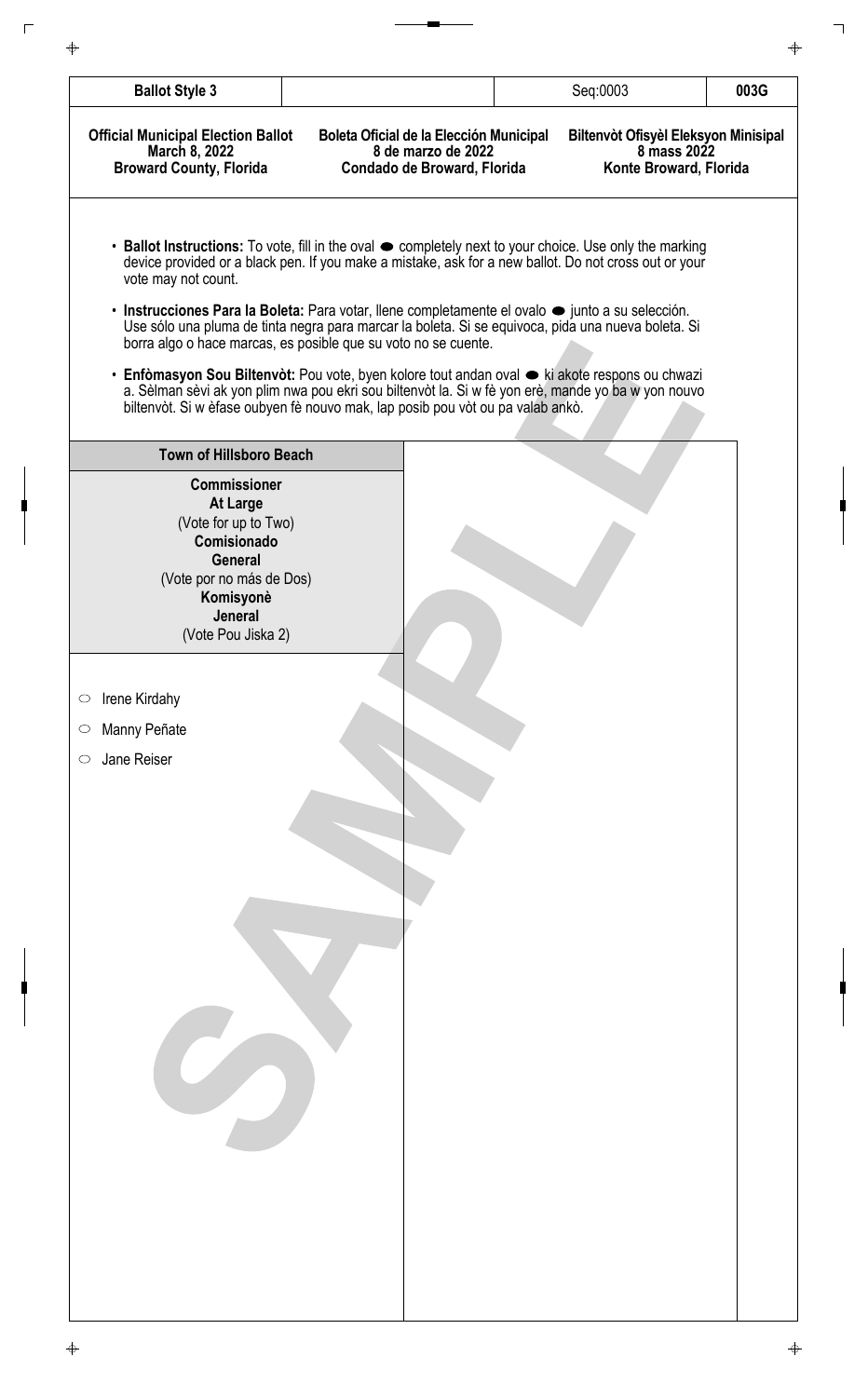| <b>Ballot Style 4</b>                                                                                                                                                                             |                                                                                                                                                                                                                                                                                                | Seq:0004 | 004G                                                                          |
|---------------------------------------------------------------------------------------------------------------------------------------------------------------------------------------------------|------------------------------------------------------------------------------------------------------------------------------------------------------------------------------------------------------------------------------------------------------------------------------------------------|----------|-------------------------------------------------------------------------------|
| <b>Official Municipal Election Ballot</b><br>March 8, 2022<br><b>Broward County, Florida</b>                                                                                                      | Boleta Oficial de la Elección Municipal<br>8 de marzo de 2022<br>Condado de Broward, Florida                                                                                                                                                                                                   |          | Biltenvòt Ofisyèl Eleksyon Minisipal<br>8 mass 2022<br>Konte Broward, Florida |
| vote may not count.                                                                                                                                                                               | • Ballot Instructions: To vote, fill in the oval $\bullet$ completely next to your choice. Use only the marking<br>device provided or a black pen. If you make a mistake, ask for a new ballot. Do not cross out or your                                                                       |          |                                                                               |
|                                                                                                                                                                                                   | • Instrucciones Para la Boleta: Para votar, llene completamente el ovalo $\bullet$ junto a su selección.<br>Use sólo una pluma de tinta negra para marcar la boleta. Si se equivoca, pida una nueva boleta. Si<br>borra algo o hace marcas, es posible que su voto no se cuente.               |          |                                                                               |
|                                                                                                                                                                                                   | • Enfòmasyon Sou Biltenvòt: Pou vote, byen kolore tout andan oval $\bullet$ ki akote respons ou chwazi<br>a. Sèlman sèvi ak yon plim nwa pou ekri sou biltenvòt la. Si w fè yon erè, mande yo ba w yon nouvo<br>biltenvòt. Si w èfase oubyen fè nouvo mak, lap posib pou vòt ou pa valab ankò. |          |                                                                               |
| Town of Lauderdale-By-The-Sea                                                                                                                                                                     |                                                                                                                                                                                                                                                                                                |          |                                                                               |
| <b>Town Commissioner</b><br>District 2 - Seat 2<br>(Vote for One)<br>Comisionado de la Ciudad<br>Distrito 2 - Escaño 2<br>(Vote por Uno)<br>Komisè Vil La<br>Distri 2 - Syéj 2<br>(Vote pou Youn) |                                                                                                                                                                                                                                                                                                |          |                                                                               |
| <b>Brian Kuszmar</b><br>$\circ$<br><b>Randy Strauss</b><br>$\circlearrowright$                                                                                                                    |                                                                                                                                                                                                                                                                                                |          |                                                                               |
|                                                                                                                                                                                                   |                                                                                                                                                                                                                                                                                                |          |                                                                               |
|                                                                                                                                                                                                   |                                                                                                                                                                                                                                                                                                |          |                                                                               |
|                                                                                                                                                                                                   |                                                                                                                                                                                                                                                                                                |          |                                                                               |
|                                                                                                                                                                                                   |                                                                                                                                                                                                                                                                                                |          |                                                                               |
|                                                                                                                                                                                                   |                                                                                                                                                                                                                                                                                                |          |                                                                               |
|                                                                                                                                                                                                   |                                                                                                                                                                                                                                                                                                |          |                                                                               |
|                                                                                                                                                                                                   |                                                                                                                                                                                                                                                                                                |          |                                                                               |
|                                                                                                                                                                                                   |                                                                                                                                                                                                                                                                                                |          |                                                                               |
|                                                                                                                                                                                                   |                                                                                                                                                                                                                                                                                                |          |                                                                               |
|                                                                                                                                                                                                   |                                                                                                                                                                                                                                                                                                |          |                                                                               |

 $\overline{\phantom{a}}$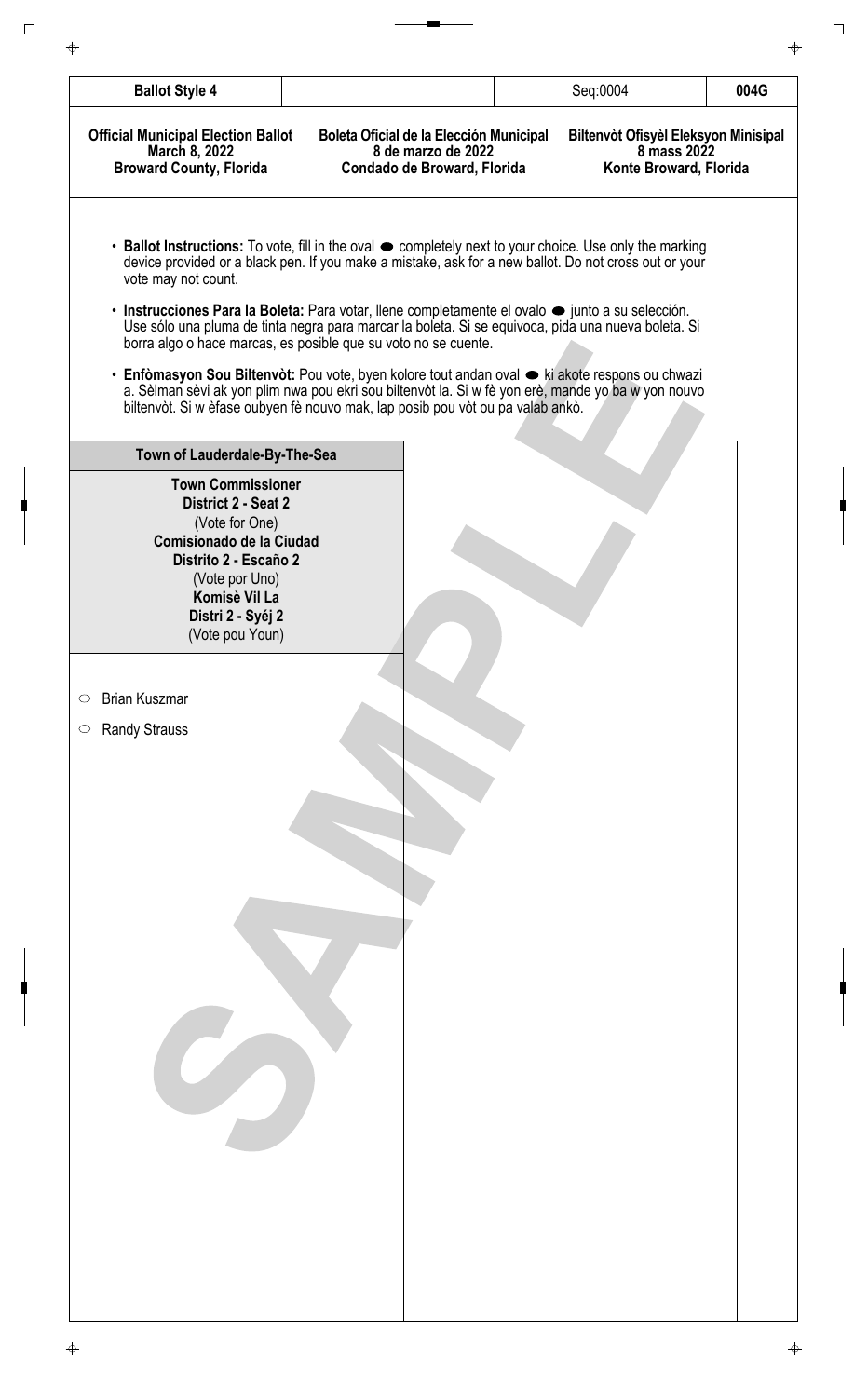| <b>Ballot Style 5</b>                                                                                                                                                       |                                                                                                                                                                                                                                                                                                | Seq:0005                                                                      | 005G |
|-----------------------------------------------------------------------------------------------------------------------------------------------------------------------------|------------------------------------------------------------------------------------------------------------------------------------------------------------------------------------------------------------------------------------------------------------------------------------------------|-------------------------------------------------------------------------------|------|
| <b>Official Municipal Election Ballot</b><br>March 8, 2022<br><b>Broward County, Florida</b>                                                                                | Boleta Oficial de la Elección Municipal<br>8 de marzo de 2022<br>Condado de Broward, Florida                                                                                                                                                                                                   | Biltenvòt Ofisyèl Eleksyon Minisipal<br>8 mass 2022<br>Konte Broward, Florida |      |
| vote may not count.                                                                                                                                                         | • Ballot Instructions: To vote, fill in the oval $\bullet$ completely next to your choice. Use only the marking<br>device provided or a black pen. If you make a mistake, ask for a new ballot. Do not cross out or your                                                                       |                                                                               |      |
|                                                                                                                                                                             | • Instrucciones Para la Boleta: Para votar, llene completamente el ovalo $\bullet$ junto a su selección.<br>Use sólo una pluma de tinta negra para marcar la boleta. Si se equivoca, pida una nueva boleta. Si<br>borra algo o hace marcas, es posible que su voto no se cuente.               |                                                                               |      |
|                                                                                                                                                                             | • Enfòmasyon Sou Biltenvòt: Pou vote, byen kolore tout andan oval $\bullet$ ki akote respons ou chwazi<br>a. Sèlman sèvi ak yon plim nwa pou ekri sou biltenvòt la. Si w fè yon erè, mande yo ba w yon nouvo<br>biltenvòt. Si w èfase oubyen fè nouvo mak, lap posib pou vòt ou pa valab ankò. |                                                                               |      |
| <b>City of Pembroke Pines</b>                                                                                                                                               |                                                                                                                                                                                                                                                                                                |                                                                               |      |
| <b>City Commissioner</b><br><b>District 1</b><br>(Vote for One)<br>Comisionado de la Ciudad<br>Distrito 1<br>(Vote por Uno)<br>Komisè Vil La<br>Distri 1<br>(Vote pou Youn) |                                                                                                                                                                                                                                                                                                |                                                                               |      |
| Thomas "Tom" Good<br>$\circ$                                                                                                                                                |                                                                                                                                                                                                                                                                                                |                                                                               |      |
| Vincent "Vinny" Parlatore<br>$\circ$                                                                                                                                        |                                                                                                                                                                                                                                                                                                |                                                                               |      |
|                                                                                                                                                                             |                                                                                                                                                                                                                                                                                                |                                                                               |      |
|                                                                                                                                                                             |                                                                                                                                                                                                                                                                                                |                                                                               |      |
|                                                                                                                                                                             |                                                                                                                                                                                                                                                                                                |                                                                               |      |
|                                                                                                                                                                             |                                                                                                                                                                                                                                                                                                |                                                                               |      |
|                                                                                                                                                                             |                                                                                                                                                                                                                                                                                                |                                                                               |      |
|                                                                                                                                                                             |                                                                                                                                                                                                                                                                                                |                                                                               |      |
|                                                                                                                                                                             |                                                                                                                                                                                                                                                                                                |                                                                               |      |
|                                                                                                                                                                             |                                                                                                                                                                                                                                                                                                |                                                                               |      |
|                                                                                                                                                                             |                                                                                                                                                                                                                                                                                                |                                                                               |      |
|                                                                                                                                                                             |                                                                                                                                                                                                                                                                                                |                                                                               |      |

 $\overline{\phantom{a}}$